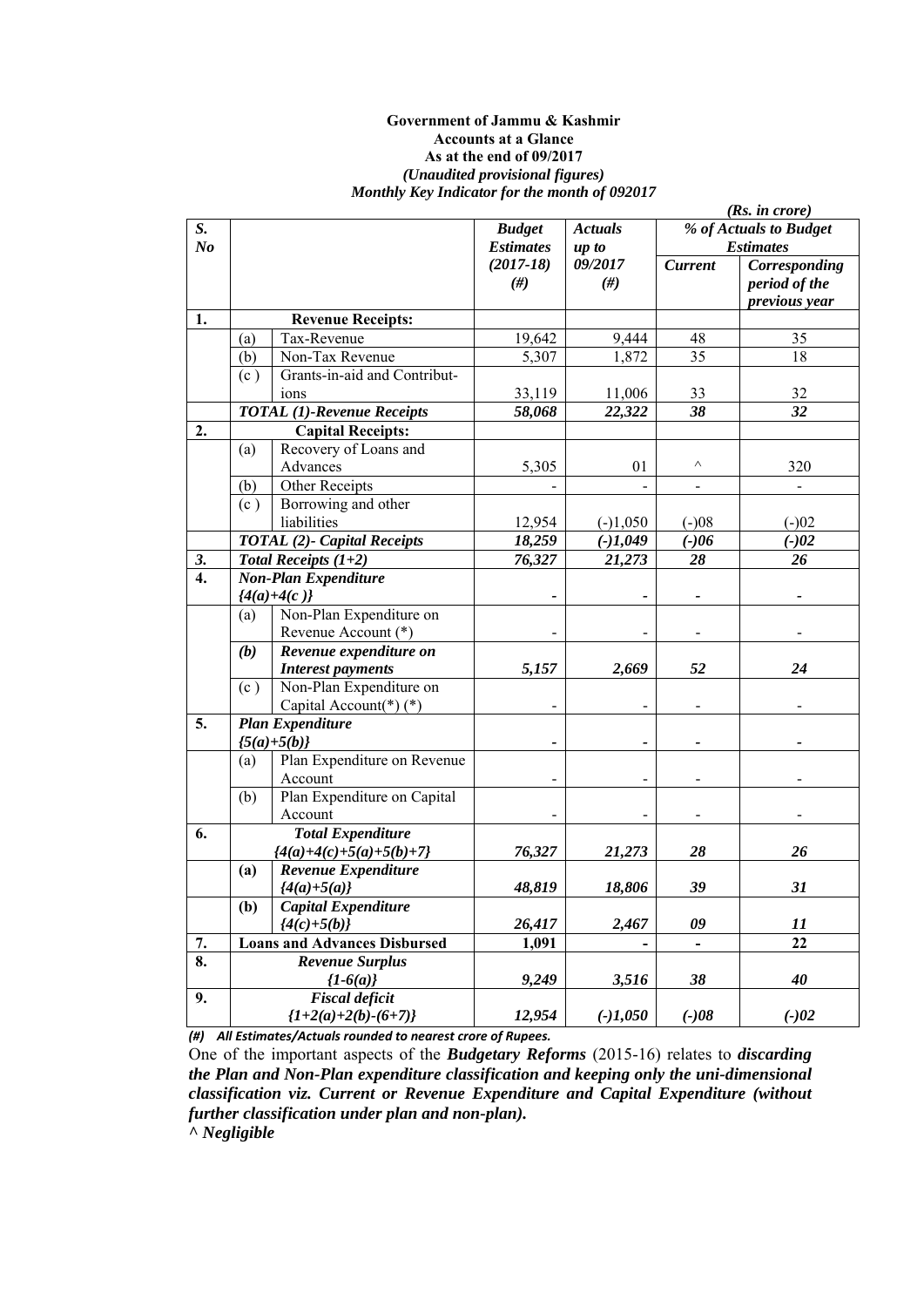## (Format of Progressive Figures)

#### T A X R E V E N U E

(Rs. in crore)

| <b>Month</b> | 2017-18        |                | 2016-17        |             |
|--------------|----------------|----------------|----------------|-------------|
|              | Monthly $(\#)$ | Progressive(#) | <b>Monthly</b> | Progressive |
| April        | 1,157          | 1,157          | 1,109          | 1,109       |
| May          | 1,277          | 2,434          | 1,036          | 2,145       |
| June         | 1,224          | 3,658          | 1,009          | 3,154       |
| July         | 2,822          | 6,480          | 1,465          | 4,619       |
| August       | 1,366          | 7,846          | 383            | 5,002       |
| September    | 1,598          | 9,444          | 1,612          | 6,614       |
| October      |                |                | 1,676          | 8,290       |
| November     |                |                | 1,141          | 9,431       |
| December     |                |                | 914            | 10,345      |
| January      |                |                | 2,390          | 12,735      |
| February     |                |                | 1,059          | 13,794      |
| March        |                |                | 1,259          | 15,053      |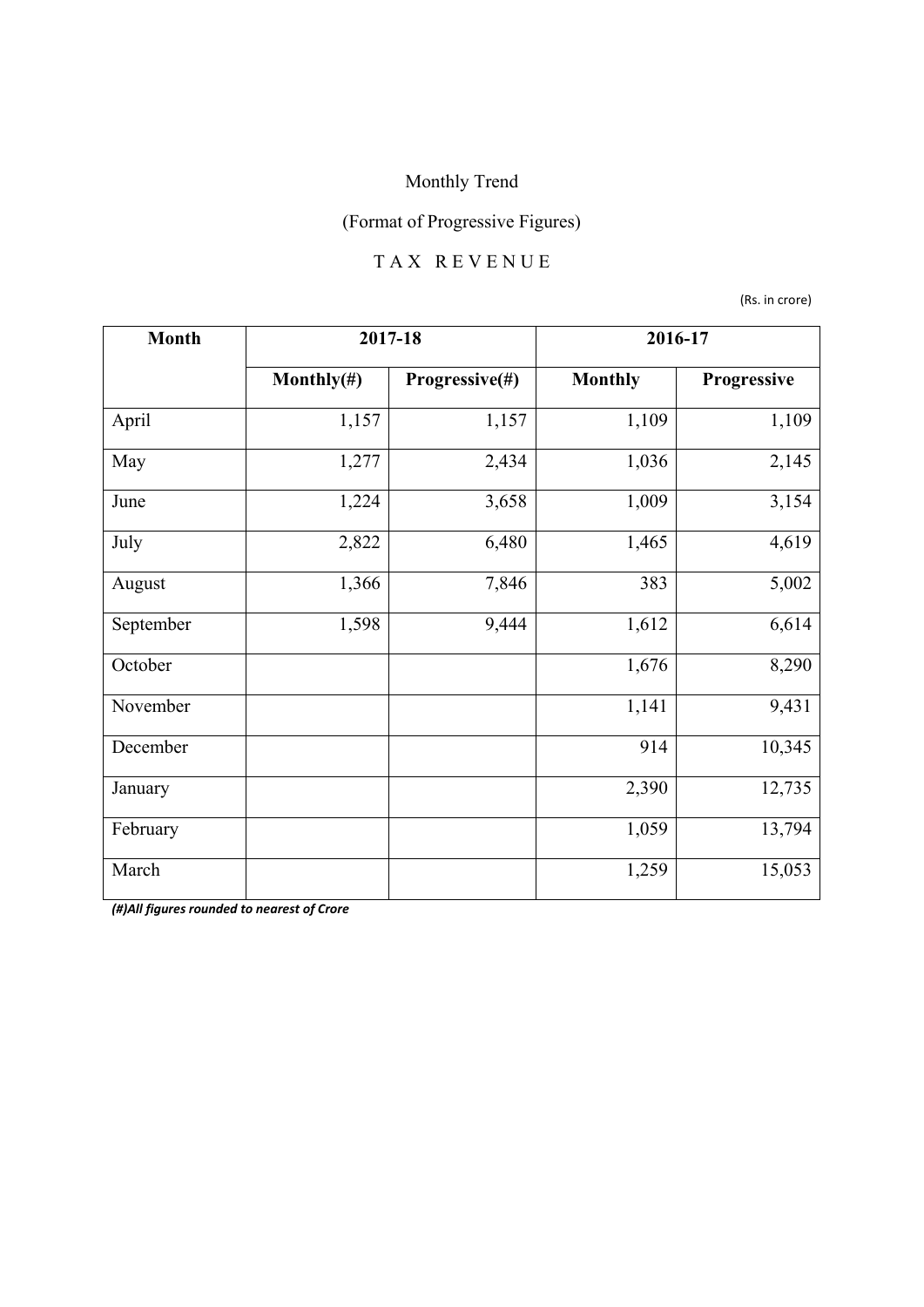# (Format of Progressive Figures)

## N O N-T A X R E V E N U E

(Rs. in crore)

| <b>Month</b> | 2017-18        |                | 2016-17        |             |
|--------------|----------------|----------------|----------------|-------------|
|              | Monthly $(\#)$ | Progressive(#) | <b>Monthly</b> | Progressive |
| April        | 352            | 352            | 95             | 95          |
| May          | 367            | 719            | 120            | 215         |
| June         | 257            | 976            | 115            | 330         |
| July         | 336            | 1,312          | 182            | 512         |
| August       | 283            | 1,595          | 100            | 612         |
| September    | 277            | 1,872          | 118            | 730         |
| October      |                |                | 139            | 869         |
| November     |                |                | 708            | 1,577       |
| December     |                |                | 216            | 1,793       |
| January      |                |                | 194            | 1,987       |
| February     |                |                | 200            | 2,187       |
| March        |                |                | 1,710          | 3,897       |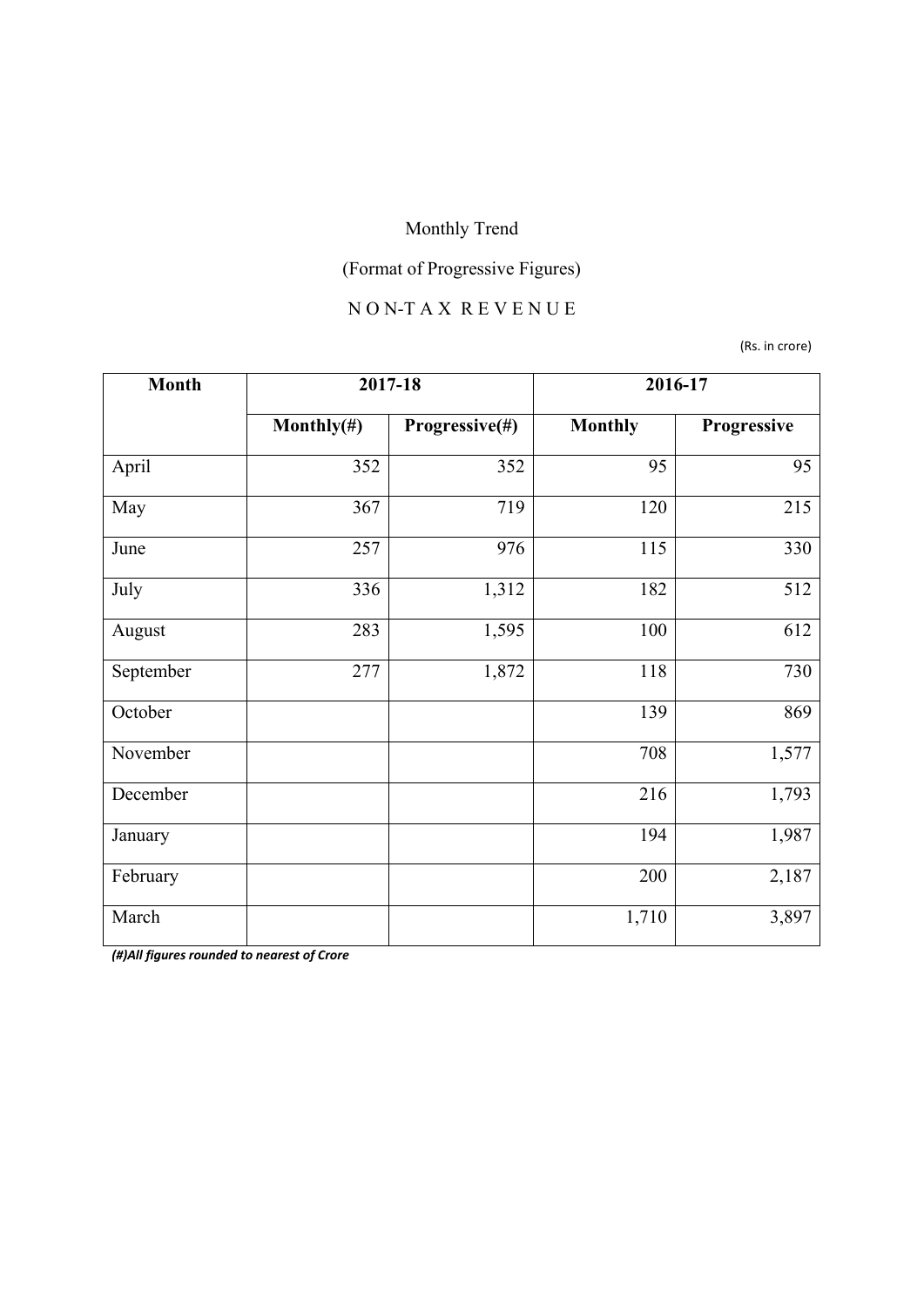## (Format of Progressive Figures)

## Revenue Receipts of

#### GRANTS-IN-AID AND CONTRIBUTIONS

(Rs. in crore)

| <b>Month</b> | 2017-18        |                | 2016-17                  |             |
|--------------|----------------|----------------|--------------------------|-------------|
|              | Monthly $(\#)$ | Progressive(#) | <b>Monthly</b>           | Progressive |
| April        | 200            | 200            |                          |             |
| May          | 2,151          | 2,351          | 2,348                    | 2,348       |
| June         | 1,989          | 4,340          | 1,985                    | 4,333       |
| July         | 3,673          | 8,013          | 1,258                    | 5,591       |
| August       | 1,212          | 9,225          | $\overline{\phantom{a}}$ | 5,591       |
| September    | 1,781          | 11,006         | 3,272                    | 8,863       |
| October      |                |                | 1,422                    | 10,285      |
| November     |                |                | 983                      | 11,268      |
| December     |                |                | 2,389                    | 13,657      |
| January      |                |                | 1,575                    | 15,232      |
| February     |                |                | 1,908                    | 17,140      |
| March        |                |                | 1,509                    | 18,649      |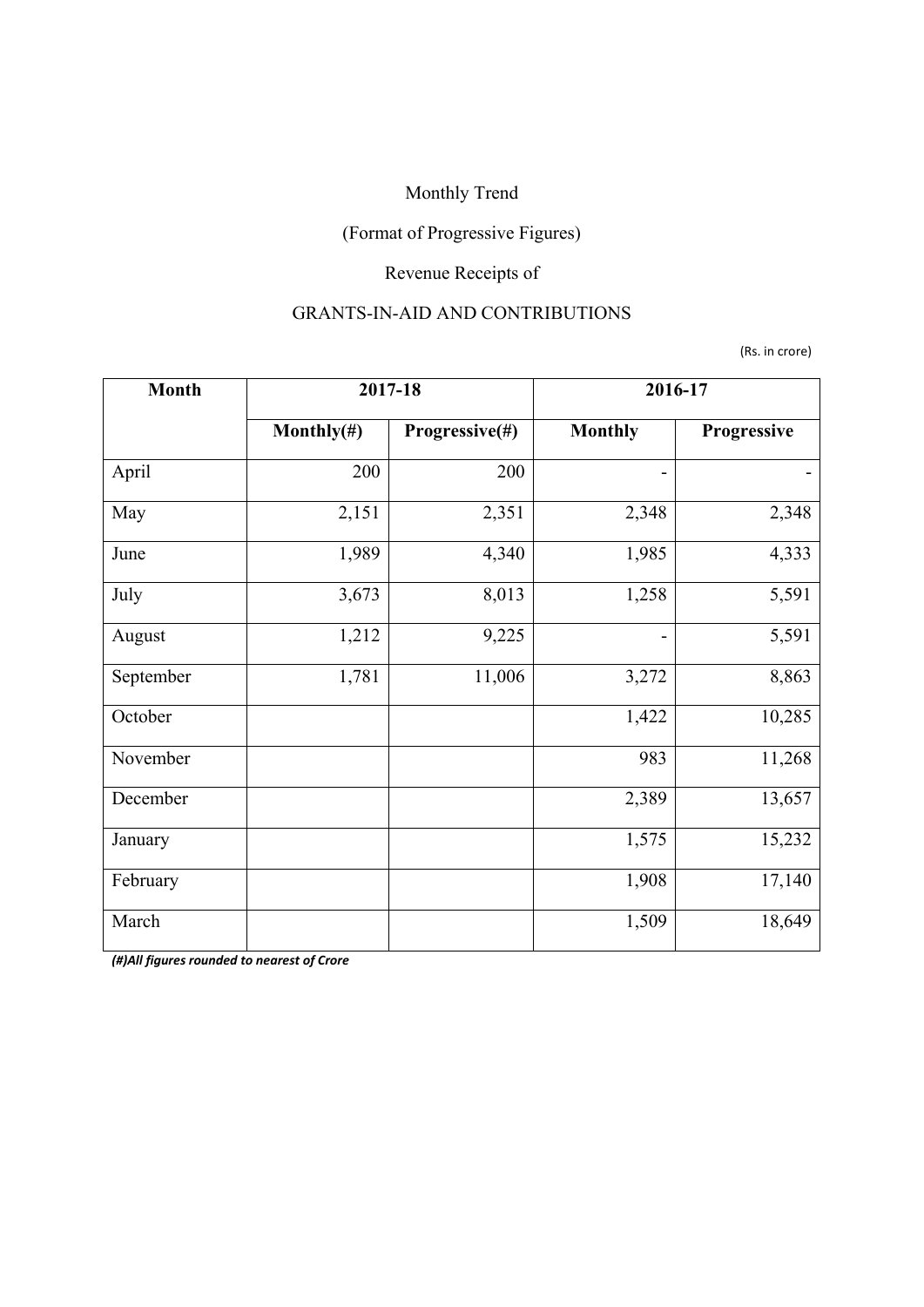## (Format of Progressive Figures)

#### RECOVERY OF LOANS AND ADVANCES

(Rs. in crore)

| <b>Month</b> |                | 2017-18                  |                              | 2016-17     |
|--------------|----------------|--------------------------|------------------------------|-------------|
|              | Monthly $(\#)$ | Progressive(#)           | <b>Monthly</b>               | Progressive |
| April        | -              | -                        | 02                           | 02          |
| May          | -              | $\overline{\phantom{0}}$ | $\overline{\phantom{a}}$     | $02\,$      |
| June         | $\overline{a}$ | -                        | 01                           | 03          |
| July         | 01             | 01                       | 13                           | 16          |
| August       | $\overline{a}$ | 01                       | $\blacksquare$               | 16          |
| September    | -              | 01                       | $\qquad \qquad \blacksquare$ | 16          |
| October      |                |                          | $\overline{\phantom{a}}$     | 16          |
| November     |                |                          | $\overline{\phantom{a}}$     | 16          |
| December     |                |                          | $\overline{\phantom{0}}$     | 16          |
| January      |                |                          | 01                           | 17          |
| February     |                |                          | $\overline{\phantom{a}}$     | 17          |
| March        |                |                          | $\overline{2}$               | 19          |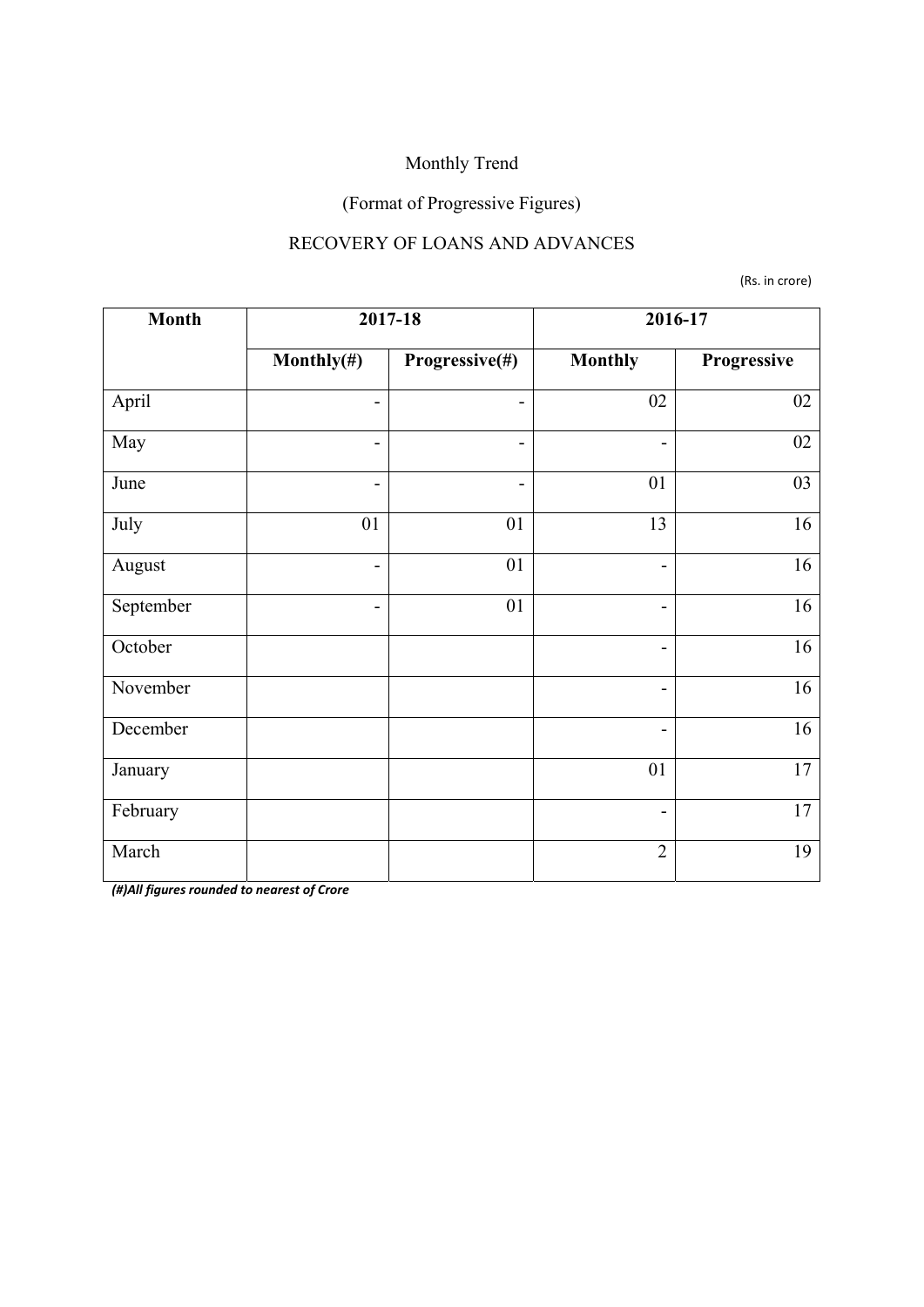## (Format of Progressive Figures)

#### BORROWINGS AND OTHER LIABILITIES

(Rs. in crore)

| <b>Month</b> |                | 2017-18        | 2016-17        |             |
|--------------|----------------|----------------|----------------|-------------|
|              | Monthly $(\#)$ | Progressive(#) | <b>Monthly</b> | Progressive |
| April        | 443            | 443            | 376            | 376         |
| May          | 911            | 1,354          | $(-)911$       | $(-)535$    |
| June         | 686            | 2,040          | $(-)518$       | $(-)1,053$  |
| July         | $(-)3,444$     | $(-)1,404$     | 389            | $(-)664$    |
| August       | 2,366          | 962            | 1,987          | 1,323       |
| September    | $(-)2,012$     | $(-)1,050$     | $(-)1,524$     | $(-)201$    |
| October      |                |                | 913            | 712         |
| November     |                |                | 712            | 1,424       |
| December     |                |                | $(-)249$       | 1,175       |
| January      |                |                | $(-)1,048$     | 127         |
| February     |                |                | 840            | 967         |
| March        |                |                | 6,697          | 7,664       |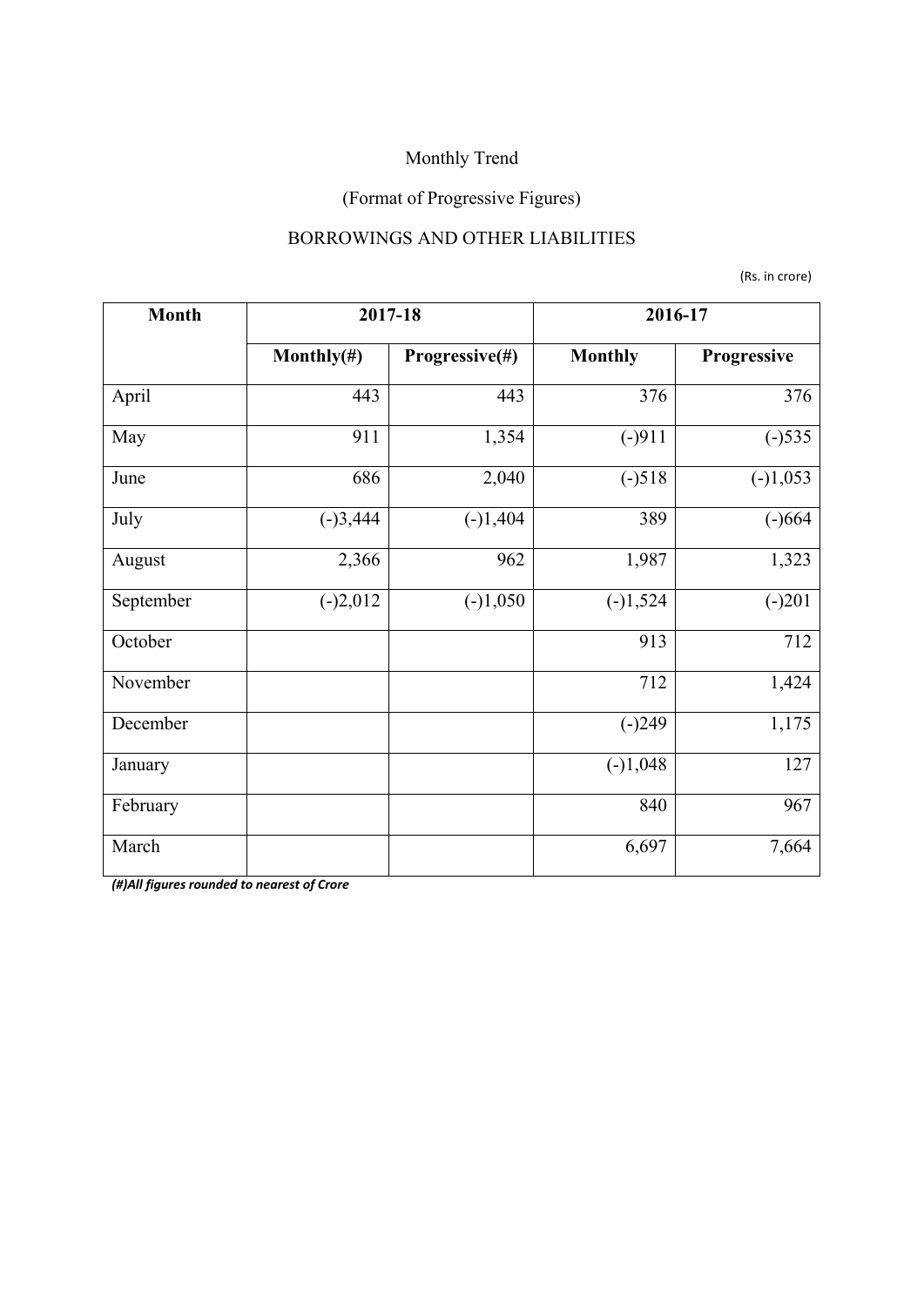## (Format of Progressive Figures)

#### NON-PLAN EXPENDITURE ON REVENUE ACCOUNT

(Rs. in crore)

| <b>Month</b> | 2017-18        |                  | 2016-17        |             |
|--------------|----------------|------------------|----------------|-------------|
|              | Monthly $(\#)$ | Progressive(#)   | <b>Monthly</b> | Progressive |
| April        | 1,972          | 1,972            | 1,541          | 1,541       |
| May          | 4,191          | 6,163            | 1,985          | 3,526       |
| June         | $\mathbf{R}^*$ | $\mathbf{\cdot}$ | 2,097          | 5,623       |
| July         | $\ast$         | $\ast$           | 2,370          | 7,993       |
| August       | $\ast$         | $\ast$           | 2,154          | 10,147      |
| September    | $\ast$         | $\ast$           | 3,066          | 13,213      |
| October      |                |                  | 3,669          | 16,882      |
| November     |                |                  | 3,155          | 20,037      |
| December     |                |                  | 2,742          | 22,779      |
| January      |                |                  | 2,573          | 25,352      |
| February     |                |                  | 3,220          | 28,572      |
| March        |                |                  | 7,404          | 35,976      |

*(#)All figures rounded to nearest of Crore*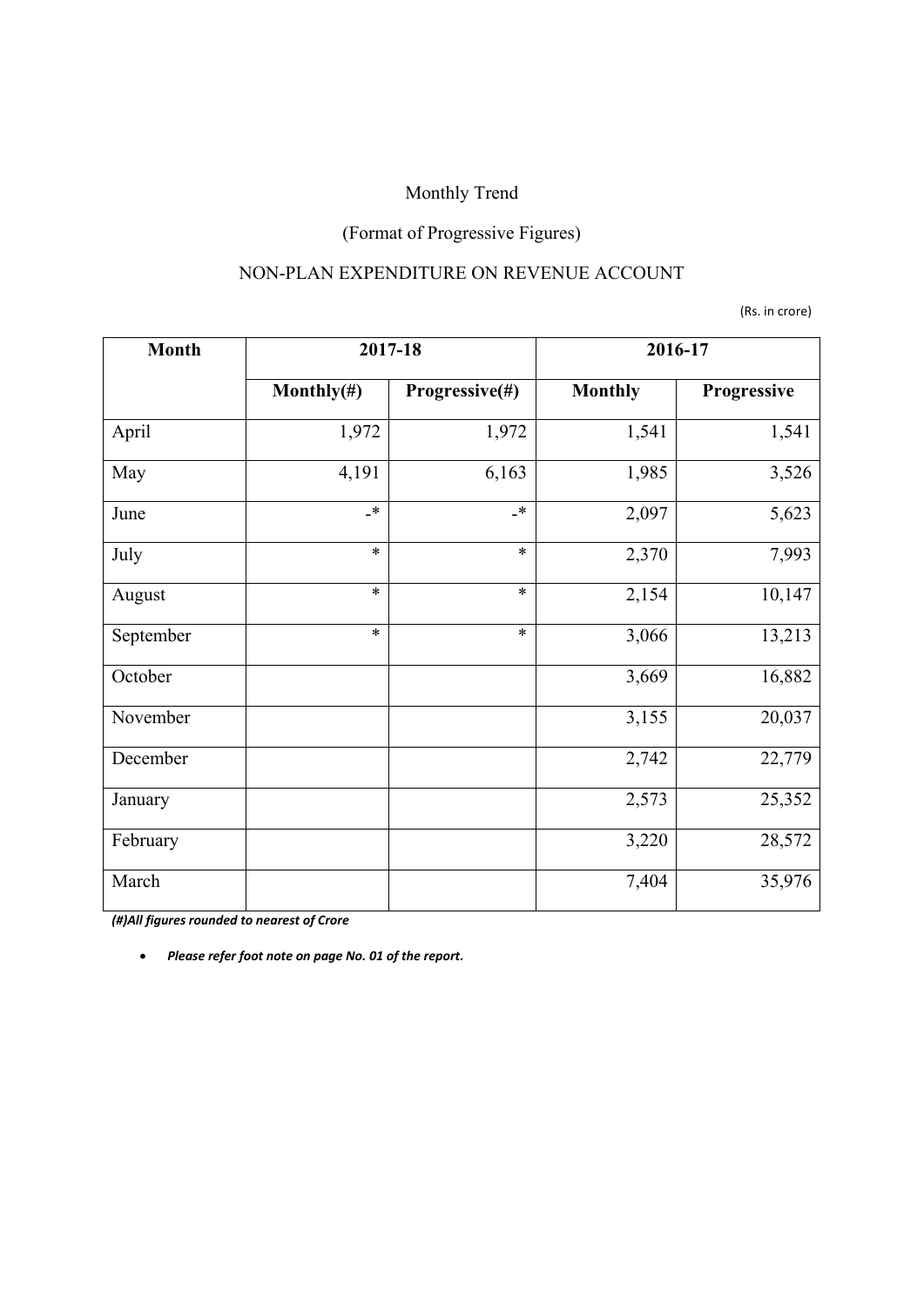## (Format of Progressive Figures)

#### REVENUE EXPENDITURE ON INTEREST PAYMENTS

|  |  | (Rs. in crore) |
|--|--|----------------|
|--|--|----------------|

| <b>Month</b> |                          | 2017-18        | 2016-17        |             |
|--------------|--------------------------|----------------|----------------|-------------|
|              | Monthly $(\#)$           | Progressive(#) | <b>Monthly</b> | Progressive |
| April        | $\overline{\phantom{0}}$ |                | $\overline{a}$ |             |
| May          | 1,580                    | 1,580          | 138            | 138         |
| June         | 127                      | 1,707          | 273            | 411         |
| July         | 504                      | 2,211          | 98             | 509         |
| August       | 255                      | 2,466          | 01             | 510         |
| September    | 203                      | 2,669          | 642            | 1,152       |
| October      |                          |                | 387            | 1,539       |
| November     |                          |                | 137            | 1,676       |
| December     |                          |                | 140            | 1,816       |
| January      |                          |                | 253            | 2,069       |
| February     |                          |                | 397            | 2,466       |
| March        |                          |                | 233            | 2,699       |

*(#)All figures rounded to nearest of Crore*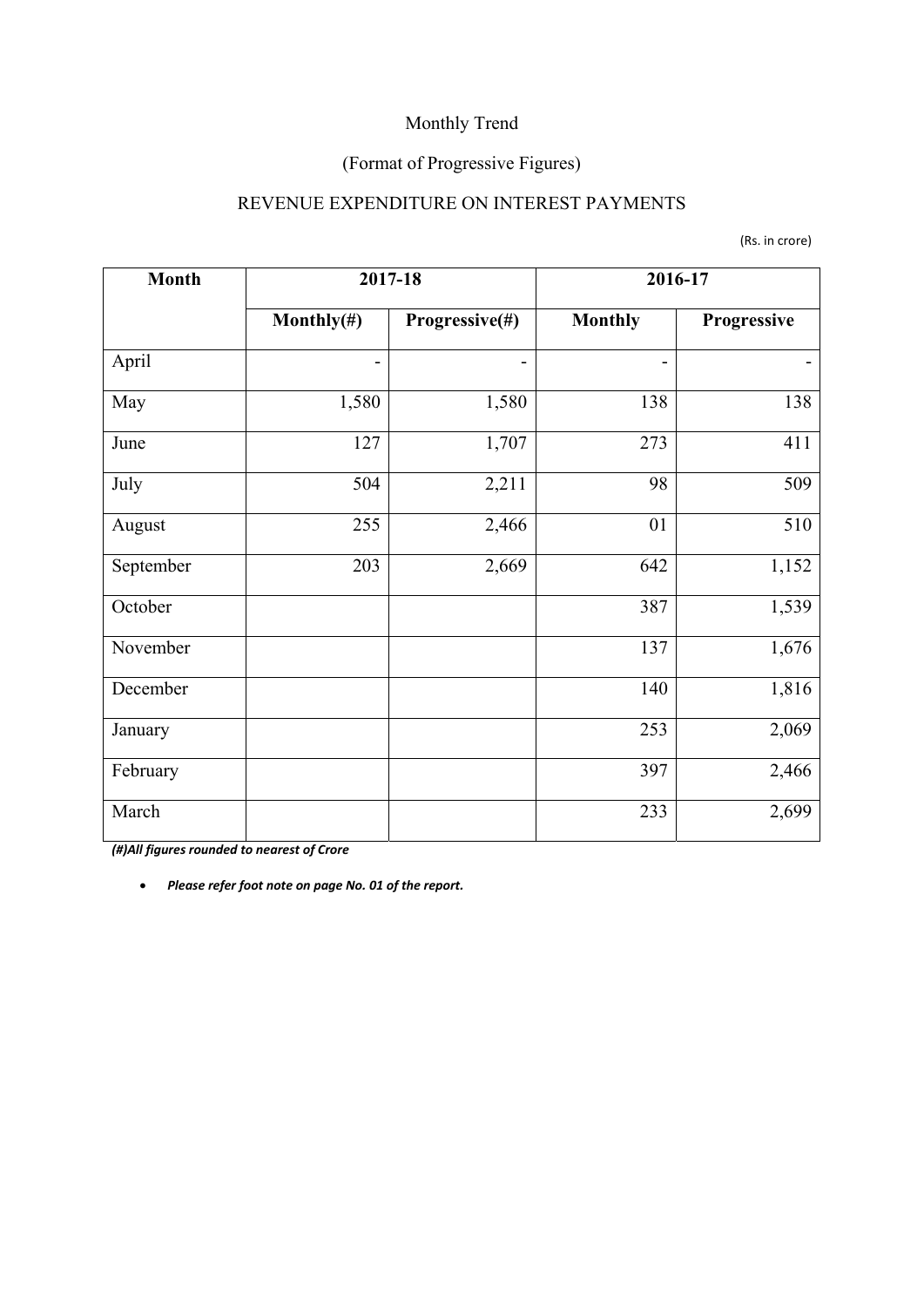## (Format of Progressive Figures)

#### NON-PLAN EXPENDITURE ON CAPITAL ACCOUNT

(Rs. in crore)

| <b>Month</b> | 2017-18        |                | 2016-17        |             |
|--------------|----------------|----------------|----------------|-------------|
|              | Monthly $(\#)$ | Progressive(#) | <b>Monthly</b> | Progressive |
| April        | 48             | 48             | 07             | 07          |
| May          | 19             | 67             | 04             | 11          |
| June         | $\ast$         | $\ast$         | 34             | 45          |
| July         | $\ast$         | $\ast$         | 49             | 94          |
| August       | $\ast$         | $\ast$         | 75             | 169         |
| September    | $\ast$         | $\ast$         | 25             | 194         |
| October      |                |                | 126            | 320         |
| November     |                |                | 34             | 354         |
| December     |                |                | 10             | 364         |
| January      |                |                | 20             | 384         |
| February     |                |                | 88             | 472         |
| March        |                |                | 320            | 792         |

*(#)All figures rounded to nearest of Crore*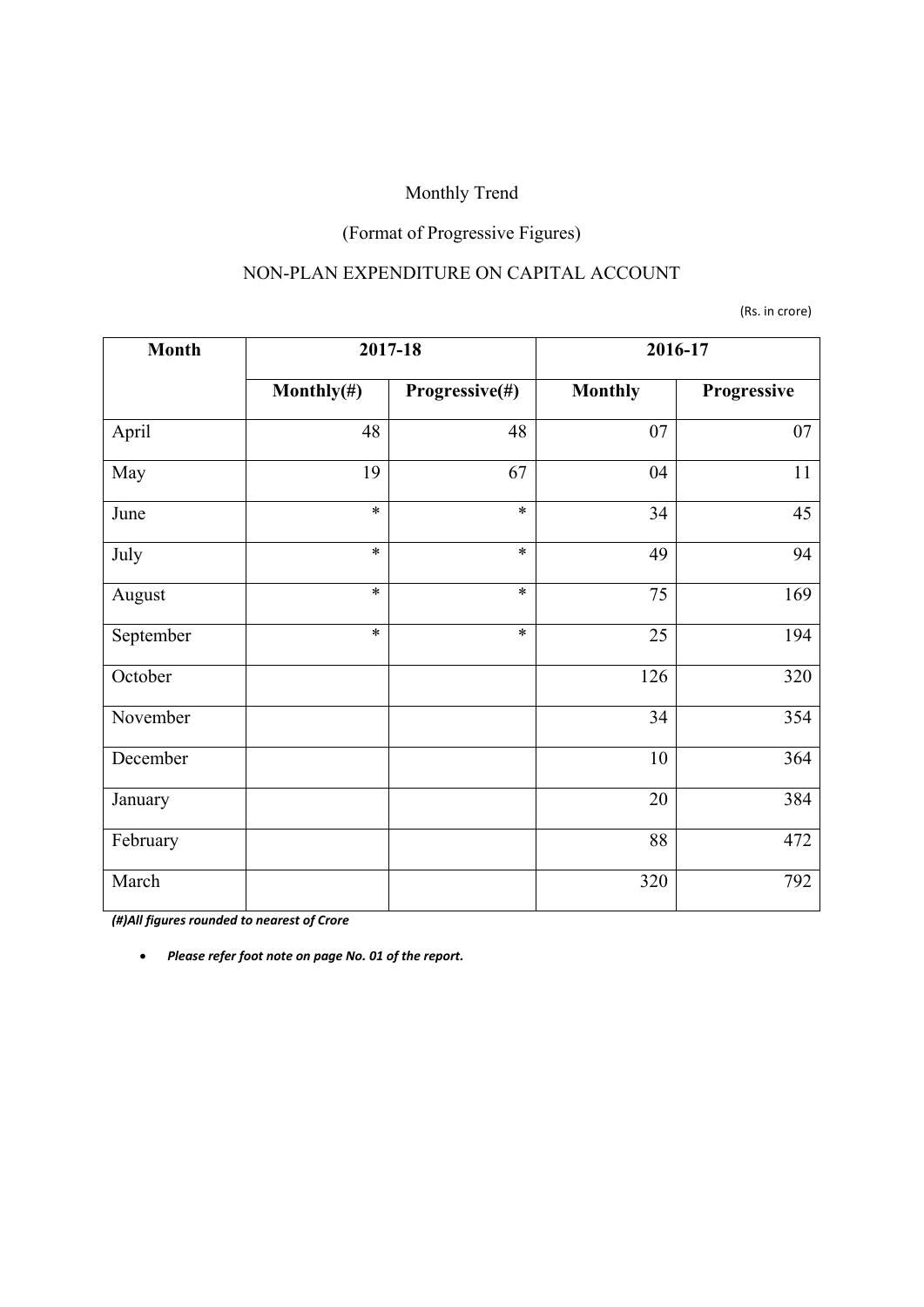## (Format of Progressive Figures)

### PLAN EXPENDITURE ON REVENUE ACCOUNT

(Rs. in crore)

| <b>Month</b> | 2017-18                      |                | 2016-17        |             |
|--------------|------------------------------|----------------|----------------|-------------|
|              | Monthly $(\#)$               | Progressive(#) | <b>Monthly</b> | Progressive |
| April        | $\qquad \qquad \blacksquare$ |                | 09             | 09          |
| May          | 40                           | 40             | 319            | 328         |
| June         | $\ast$                       | $\ast$         | 122            | 450         |
| July         | $\ast$                       | $\ast$         | 273            | 723         |
| August       | $\ast$                       | $\ast$         | 46             | 769         |
| September    | $\ast$                       | $\ast$         | 54             | 823         |
| October      |                              |                | 55             | 878         |
| November     |                              |                | 118            | 996         |
| December     |                              |                | 19             | 1,015       |
| January      |                              |                | 40             | 1,055       |
| February     |                              |                | 50             | 1,105       |
| March        |                              |                | 223            | 1,328       |

*(#)All figures rounded to nearest of Crore*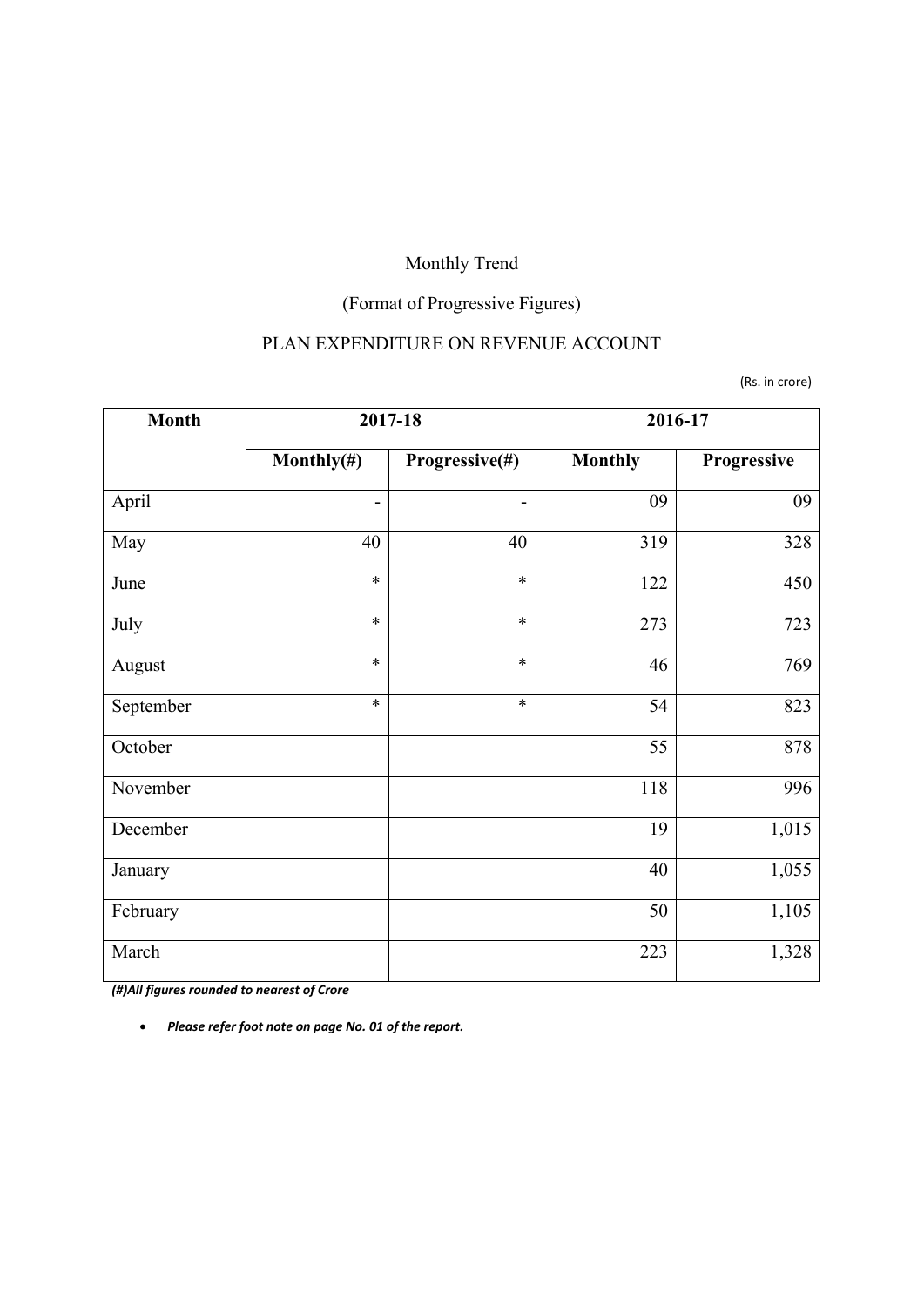## (Format of Progressive Figures)

### PLAN EXPENDITURE ON CAPITAL ACCOUNT

(Rs. in crore)

| <b>Month</b> | 2017-18        |                | 2016-17        |             |
|--------------|----------------|----------------|----------------|-------------|
|              | Monthly $(\#)$ | Progressive(#) | <b>Monthly</b> | Progressive |
| April        | 132            | 132            | 25             | 25          |
| May          | 456            | 588            | 284            | 309         |
| June         | $\ast$         | $\ast$         | 336            | 645         |
| July         | $\ast$         | $\ast$         | 613            | 1,258       |
| August       | $\ast$         | $\ast$         | 194            | 1,452       |
| September    | $\ast$         | $\ast$         | 321            | 1,773       |
| October      |                |                | 297            | 2,070       |
| November     |                |                | 235            | 2,305       |
| December     |                |                | 486            | 2,791       |
| January      |                |                | 475            | 3,266       |
| February     |                |                | 641            | 3,907       |
| March        |                |                | 3,203          | 7,110       |

*(#)All figures rounded to nearest of Crore*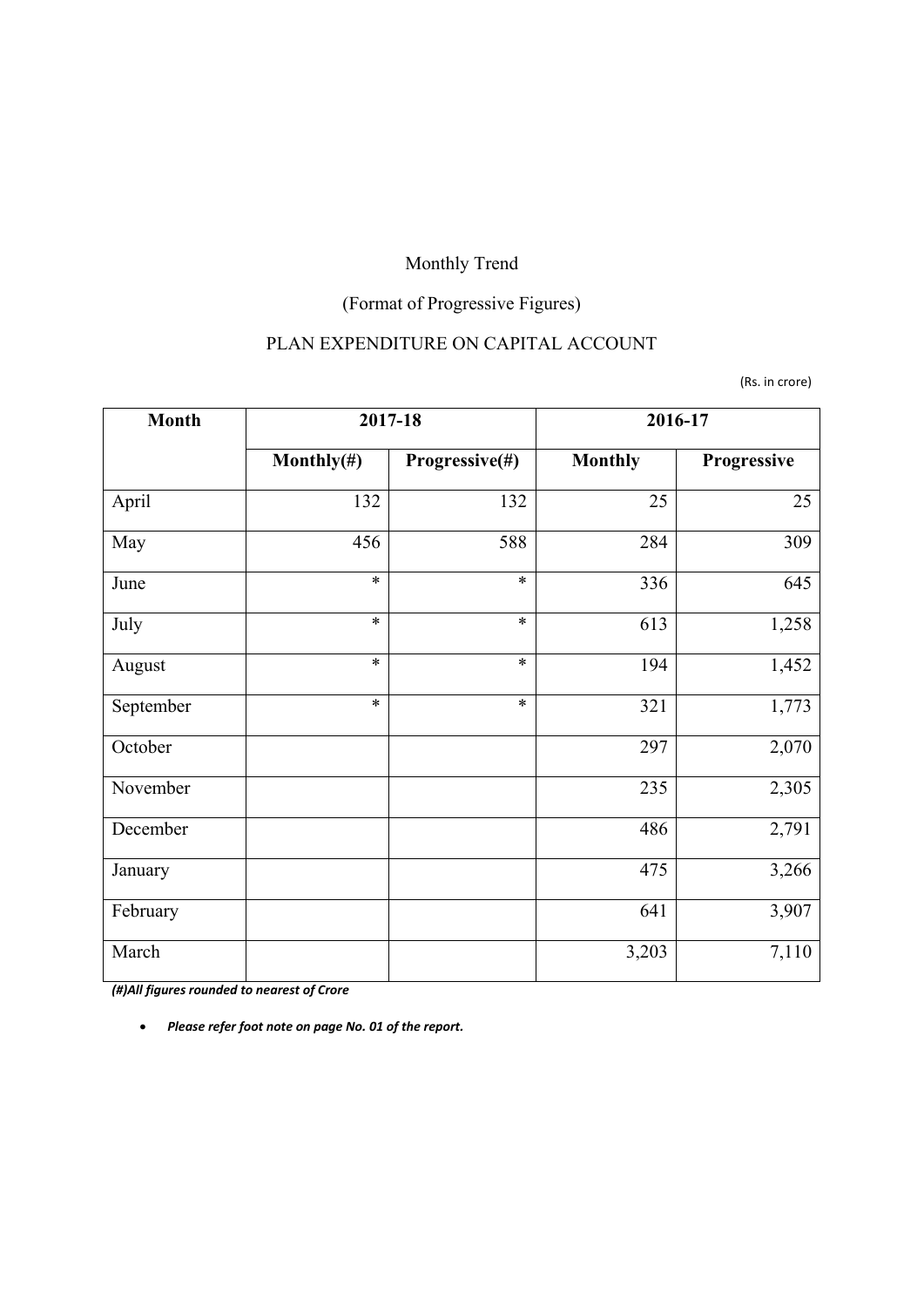## (Format of Progressive Figures)

### TOTAL EXPENDITURE ON REVENUE ACCOUNT

(Rs. in crore)

| <b>Month</b> | 2017-18        |                | 2016-17        |             |  |
|--------------|----------------|----------------|----------------|-------------|--|
|              | Monthly $(\#)$ | Progressive(#) | <b>Monthly</b> | Progressive |  |
| April        | 1,972          | 1,972          | 1,550          | 1,550       |  |
| May          | 4,231          | 6,203          | 2,304          | 3,854       |  |
| June         | 3,661          | 9,864          | 2,219          | 6,073       |  |
| July         | 2,666          | 12,530         | 2,643          | 8,716       |  |
| August       | 4,888          | 17,418         | 2,200          | 10,916      |  |
| September    | 1,388          | 18,806         | 3,120          | 14,036      |  |
| October      |                |                | 3,724          | 17,760      |  |
| November     |                |                | 3,273          | 21,033      |  |
| December     |                |                | 2,761          | 23,794      |  |
| January      |                |                | 2,613          | 26,407      |  |
| February     |                |                | 3,270          | 29,677      |  |
| March        |                |                | 7,627          | 37,304      |  |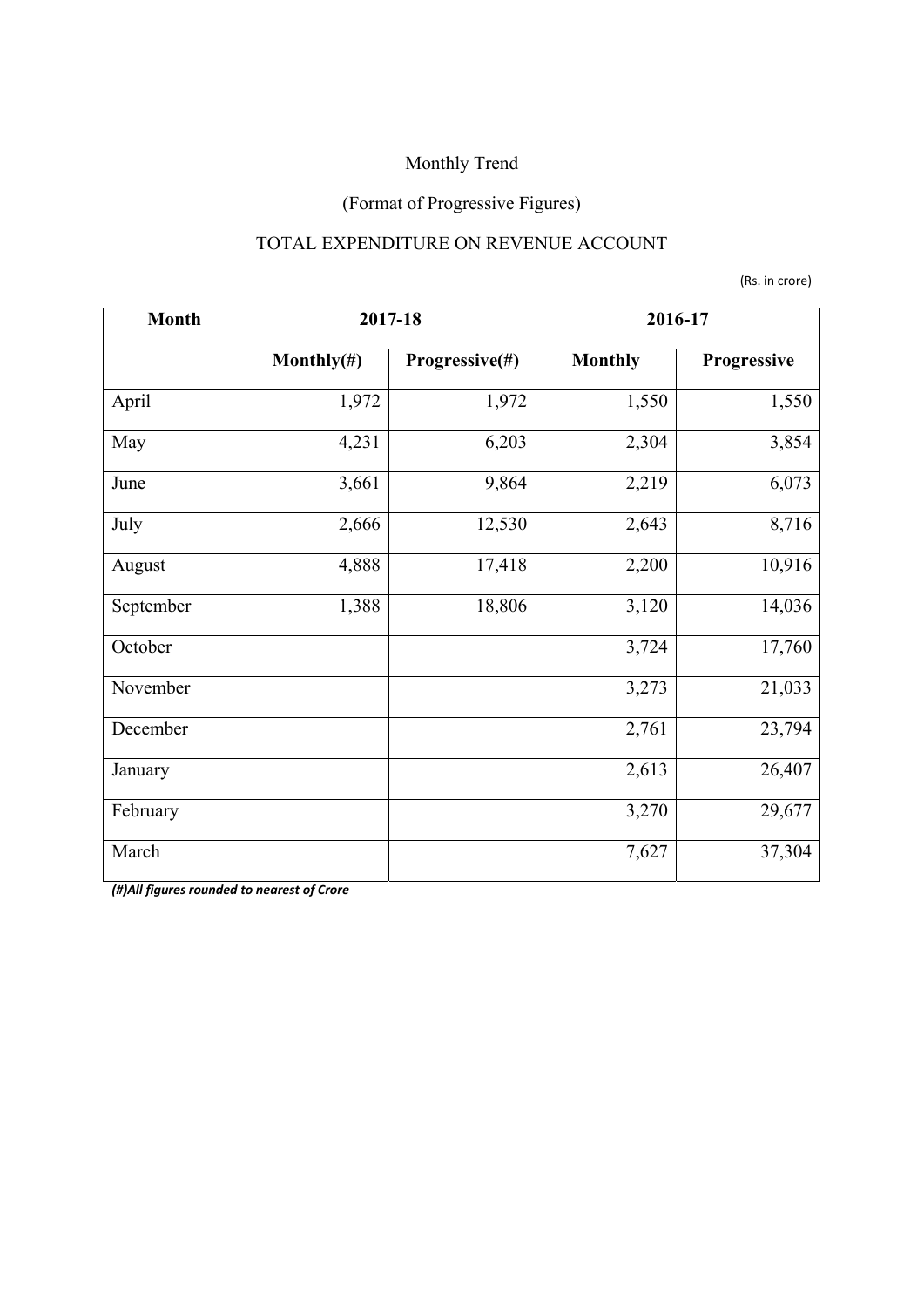## (Format of Progressive Figures)

### TOTAL EXPENDITURE ON CAPITAL ACCOUNT

(Rs. in crore)

| <b>Month</b> | 2017-18                          |       | 2016-17        |             |  |
|--------------|----------------------------------|-------|----------------|-------------|--|
|              | Progressive(#)<br>Monthly $(\#)$ |       | <b>Monthly</b> | Progressive |  |
| April        | 180                              | 180   | 32             | 32          |  |
| May          | 475                              | 655   | 288            | 320         |  |
| June         | 495                              | 1,150 | 370            | 690         |  |
| July         | 722                              | 1,872 | 662            | 1,352       |  |
| August       | 338                              | 2,210 | 269            | 1,621       |  |
| September    | 257                              | 2,467 | 346            | 1,967       |  |
| October      |                                  |       | 423            | 2,390       |  |
| November     |                                  |       | 269            | 2,659       |  |
| December     |                                  |       | 496            | 3,155       |  |
| January      |                                  |       | 495            | 3,650       |  |
| February     |                                  |       | 729            | 4,379       |  |
| March        |                                  |       | 3,523          | 7,902       |  |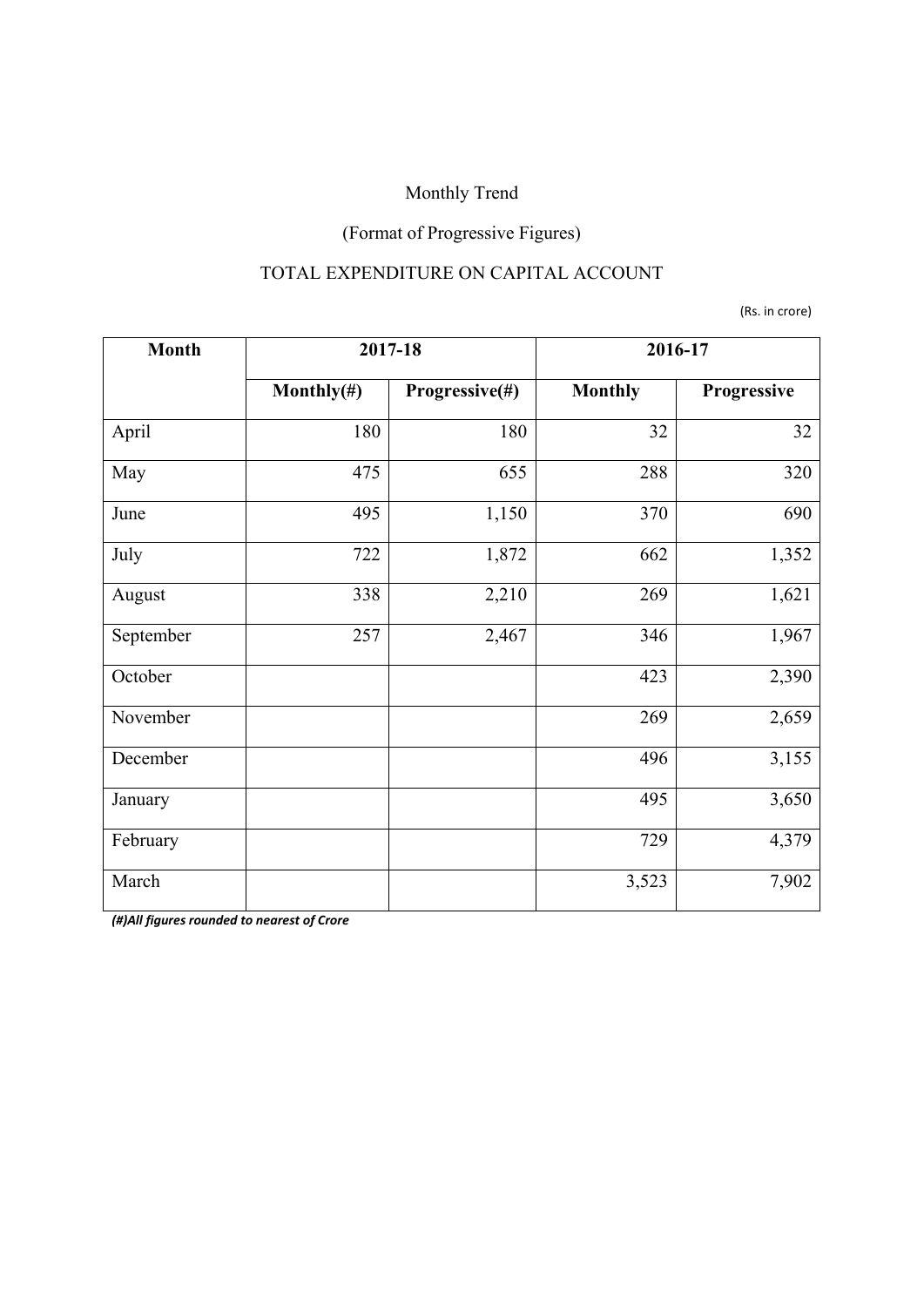## (Format of Progressive Figures)

#### LOANS AND ADVANCES DISBURSED

(Rs. in crore)

| <b>Month</b> |                              | 2017-18        | 2016-17        |             |  |
|--------------|------------------------------|----------------|----------------|-------------|--|
|              | Monthly $(\#)$               | Progressive(#) | <b>Monthly</b> | Progressive |  |
| April        | -                            | -              | (a)            | (a)         |  |
| May          | $\qquad \qquad \blacksquare$ | -              | 01             | 01          |  |
| June         | -                            | -              | 03             | 04          |  |
| July         | $\overline{\phantom{a}}$     | -              | 02             | 06          |  |
| August       | $\overline{\phantom{a}}$     | -              | 01             | 07          |  |
| September    | $\overline{\phantom{a}}$     | -              | 12             | 19          |  |
| October      |                              |                | 03             | 22          |  |
| November     |                              |                | 02             | 24          |  |
| December     |                              |                | 13             | 37          |  |
| January      |                              |                | 04             | 41          |  |
| February     |                              |                | 08             | 49          |  |
| March        |                              |                | 27             | 76          |  |

*(#)All figures rounded to nearest of Crore* 

*(a) Rs. 0.10 crore only*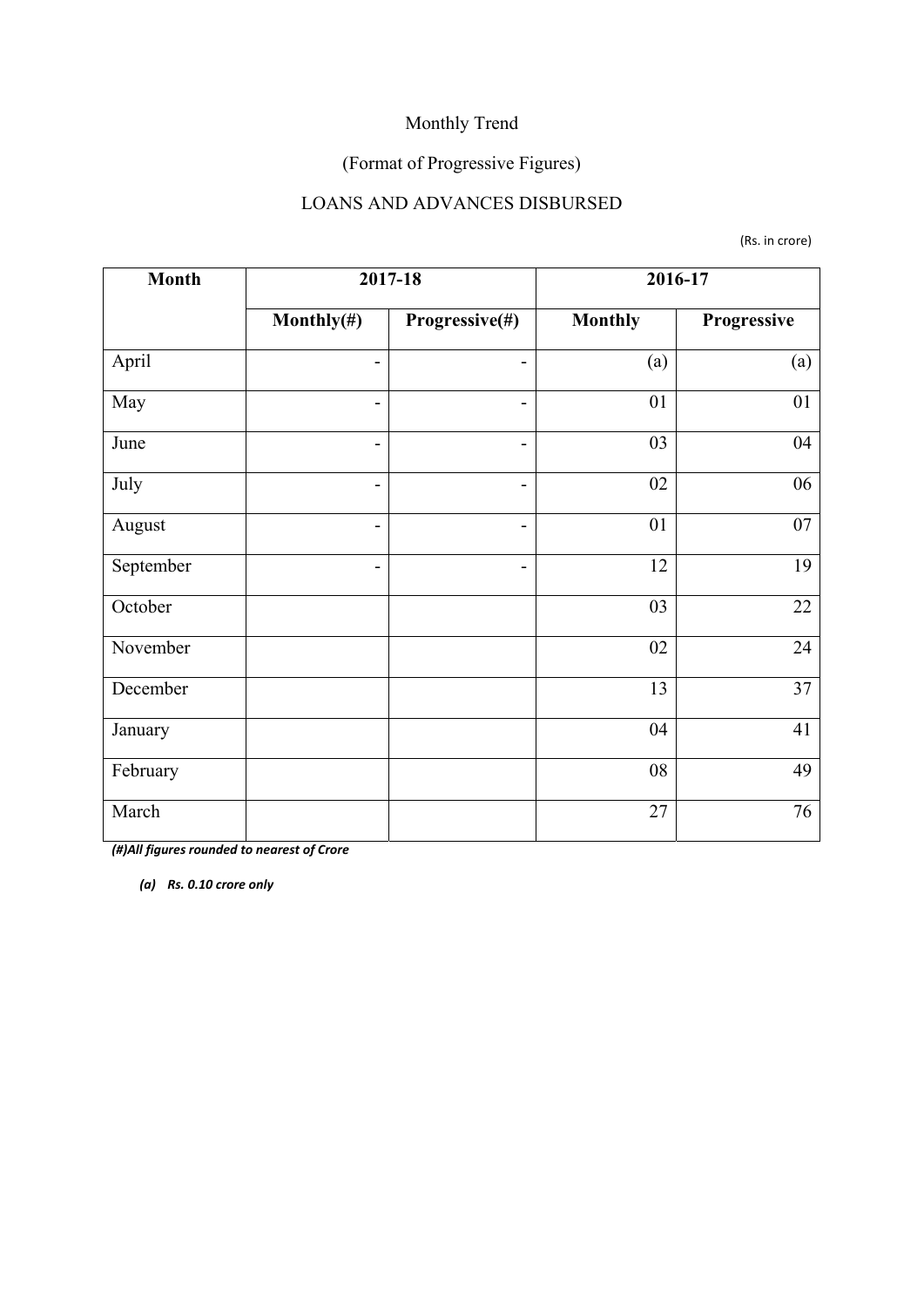## (Format of Progressive Figures)

#### REVENUE SURPLUS

(Rs. in crore)

| <b>Month</b> | 2017-18        |                | 2016-17        |             |  |
|--------------|----------------|----------------|----------------|-------------|--|
|              | Monthly $(\#)$ | Progressive(#) | <b>Monthly</b> | Progressive |  |
| April        | $(-)443$       | $(-)443$       | $(-)346$       | $(-)346$    |  |
| May          | $(-)256$       | $(-)699$       | 1,200          | $(+)854$    |  |
| June         | $(-)191$       | $(-)890$       | 890            | $(+)1,744$  |  |
| July         | $(+)4,165$     | $(+)3,275$     | 262            | 2,006       |  |
| August       | $(-)2,027$     | $(+)1,248$     | $(-)1,717$     | 289         |  |
| September    | $(+)2,268$     | $(+)3,516$     | 1,882          | 2,171       |  |
| October      |                |                | $(-)487$       | 1,684       |  |
| November     |                |                | $(-)441$       | 1,243       |  |
| December     |                |                | 758            | 2,001       |  |
| January      |                |                | 1,546          | 3,547       |  |
| February     |                |                | $(-)103$       | 3,444       |  |
| March        |                |                | $(-)3,149$     | 295         |  |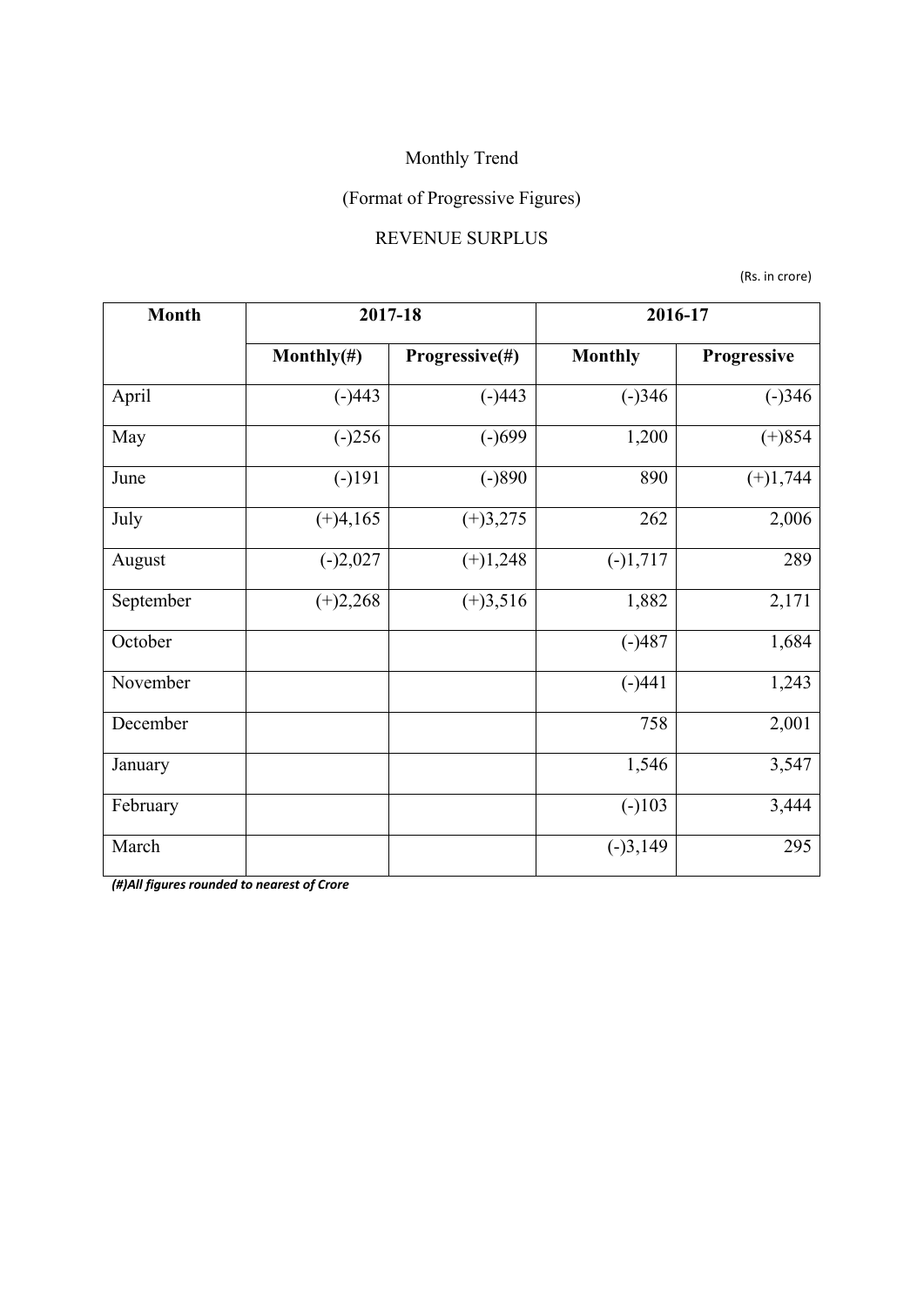# (Format of Progressive Figures)

## FISCAL DEFICIT

(Rs. in crore)

| <b>Month</b> | 2017-18        |                | 2016-17        |             |  |
|--------------|----------------|----------------|----------------|-------------|--|
|              | Monthly $(\#)$ | Progressive(#) | <b>Monthly</b> | Progressive |  |
| April        | 443            | 443            | 376            | 376         |  |
| May          | 911            | 1,354          | $(-)911$       | $(-)535$    |  |
| June         | 686            | 2,040          | $(-)518$       | $(-)1,053$  |  |
| July         | $(-)3,444$     | $(-)1,404$     | 389            | $(-)664$    |  |
| August       | 2,366          | 962            | 1,987          | 1,323       |  |
| September    | $(-)2,012$     | $(-)1,050$     | $(-)1,524$     | $(-)201$    |  |
| October      |                |                | 913            | 712         |  |
| November     |                |                | 712            | 1,424       |  |
| December     |                |                | $(-)249$       | 1,175       |  |
| January      |                |                | $(-)1,048$     | 127         |  |
| February     |                |                | 840            | 967         |  |
| March        |                |                | 6,697          | 7,664       |  |